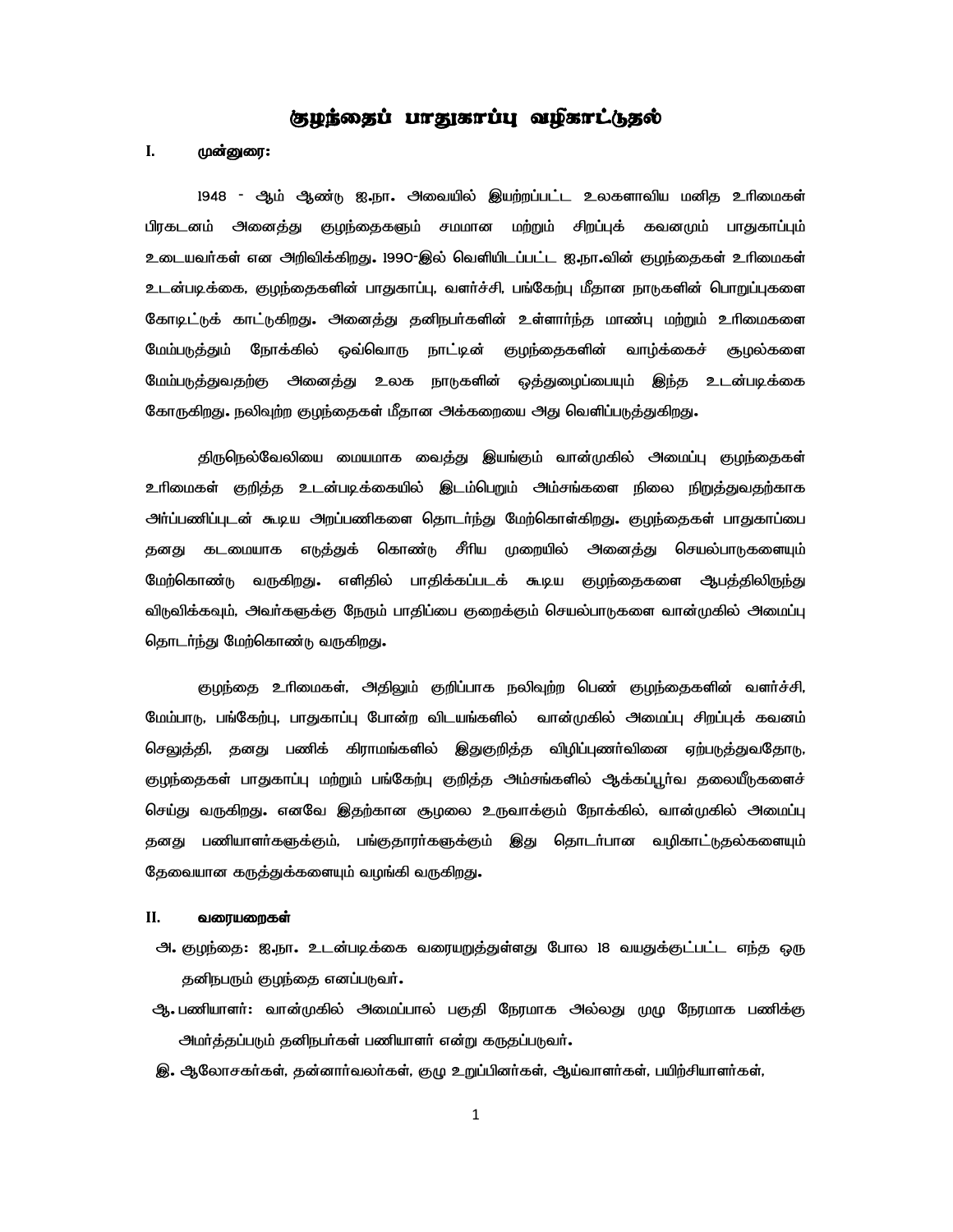வருகையாளர்கள் அல்லது தனிப்பட்ட நபர்கள், குழந்தைகளிடம் பணியாற்றுபவர்கள், குழந்தைகளுக்காக கடமை ஆற்றுபவா்கள், உள்ளூா் குழந்தைகள் மத்தியில் பணியாற்றுபவா்கள் போன்ற அனைவரும் உடன் உழைப்போர் அல்லது இணைந்து பணியாற்றுவோர் ஆவர்.

## குழந்தைகளைத் தவறாகப் பயன்படுத்துதல்:

<u>உடல்ரீதியாக பாலியல் மற்றும் உணர்வுரீதியாக குழந்தைகளை துன்புறுத்தல்கள் இதில்</u> <u>அடங்கும். குழந்</u>தைகளை புறக்கணித்தல், இழுத்தடித்தல், குழந்தைத் தொழிலாளர், கடத்தல், குடும்ப வன்முறை மற்றும் சுரண்டல் (தொழில் ரீதியாக, பாலியல் ரீதியான சுரண்டல் உட்பட) மேலும் குழந்தை உரிமைகள் உடன்படிக்கை விதிமுறைகளை மீறும் எந்த செயல்களும் அடங்கும்.

தவறாகப் பயன்படுத்துதல் காரணமாக பாதிப்படைந்தவர்கள் ஆண் குழந்தையாகவே, பெண் குழந்தையாகவோ அல்லது மாற்றுப் பாலினராகவோ இருக்கலாம் அல்லது தங்களைத் தாங்களே வருத்திக் கொள்ளும் பெரியோர் அல்லது குழந்தைகள்.

## குழந்தைப் பாதுகாப்பு:

குழந்தைகளை தவறாகப் பயன்படுத்துதல், புறக்கணித்தல், துன்புறுத்தல், கொத்தடிமை அல்லது கட்டாயத் தொழிலில் ஈடுபடுத்துதல் மற்றும் பாகுபாட்டினை குறைக்கும் அல்லது தடுக்கும் வகையில் பயன்படுத்தப்படும் செயல்பாடுகள் போன்றவற்றிலிருந்து குழந்தைகளைப் பாதுகாத்தல் என்று பொருள் கொள்ளப்படும்.

## III. குறிக்கோள் - அடித்தளம் - திசைவழி

- ੀ) குழந்தை உரிமைகளுக்கான ஐ.நா**.** உடன்படிக்கைதான் குழந்தை பாதுகாப்புக்கான அடித்தளம்.
- ஆ) அனைத்து குழந்தைகளையும் ஆபத்தில் இருந்து தடுக்கவும், இடர்களை குறைக்கவும் மேற்கொள்ளப்படும் நடவடிக்கைகளை உறுதி செய்வது வான்முகில் அமைப்பின் பொறுப்பு பாதுகாப்பதுடன் அனைத்து குழந்தைகளின் நலனுக்காக ஆழ்ந்த அக்கறையோடு குழந்தை உரிமைப் பணிகளை செய்ய வேண்டியதும் எமது பொறுப்பு.
- இ) வெளிப்படுத்தப்படும் கருத்துக்கள் அல்லது நம்பிக்கை அடிப்படையில் குழந்தைகளது பெற்றோர், சட்டபூர்வ பாதுகாவலர்கள் அல்லது குடும்ப உறுப்பினர்களிடம் இருந்து <u>அனைத்து குழந்தைகளும் ஆபத்து மற்றும் எந்த</u> விதமான பாகுபாடு அல்லது தண்டனை இவற்றில் இருந்து பாதுகாக்கப்பட வேண்டும்.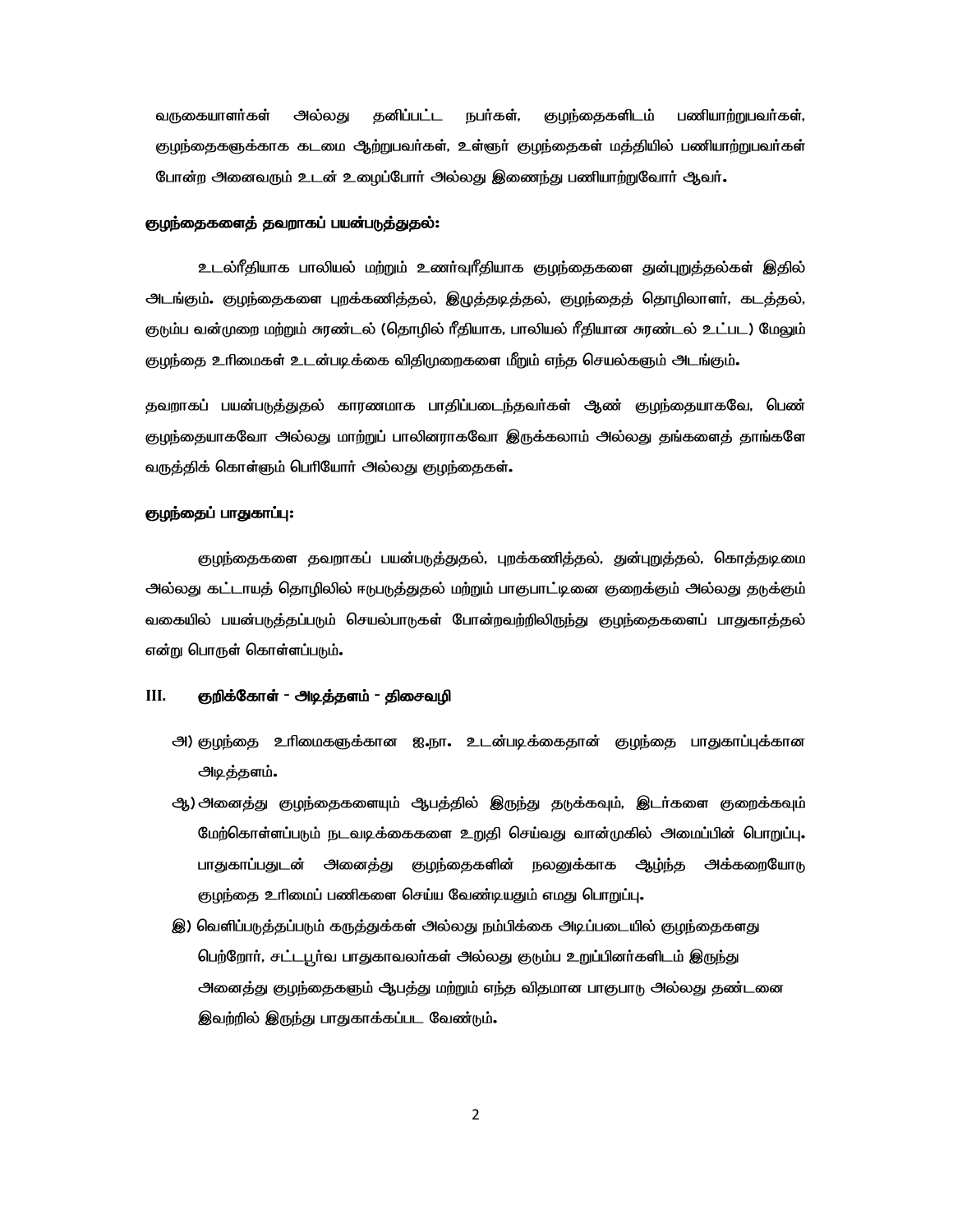- ஈ) குழந்தை உரிமைகள் உடன்படிக்கையில் தடுக்கப்பட வேண்டும் என்று குறிப்பிடப்படும் ினதை்து பாகுபடுத்துதல்கள், துன்புறுத்துதல்கள், தவறாகப் பயன்படுத்துதல்கள் தடுக்கப்பட வேண்டியவை.
- <u>உ) அனைத்து நிகழ்வுகள், சேவைகள் மற்றும் செயல்பாடுகள் குழந்தைகளின் முழு</u> நலன்களுக்கு ஏற்றவாறு நடத்துவதை முதன்மையான கருத்தாகக் கொள்ள வேண்டும்.
- ஊ) குழந்தைகளைத் தவறாகப் பயன்படுத்துதல் குறித்த அறிக்கைகள் மற்றும் ஒழுங்கு நடவடிக்கைகள் தரும் முடிவுகள் அனைத்துமே குழந்தைகளின் நலனை மையமாகக் கொண்டே எடுக்கப்பட வேண்டும்.
- எ) குழந்தைகள் சமூகத்தின் முக்கிய உறுப்பினர்களாக இருப்பதால் அவர்களது கருத்துக்கள், பார்வைகளை அவர்களது நலன் சார்ந்த விஷயங்களின் அடிப்படையில் முன் வைக்க வாய்ப்புகள் வழங்கப்பட வேண்டும்.

## IV. வழிகாட்டும் நெறிமுறைகள்:

- **ி.** வான்முகில் அமைப்பின் பணியாளா்கள், இணைந்து பணியாற்றுவோா், நேரடியாக குழந்தைகளுடன் பணி செய்பவர்கள் வான்முகில் அமைப்பின் குழந்தை பாதுகாப்பு வழிகாட்டுதல்களைப் புரிந்து கொண்டு செயல்பட வேண்டும்.
- ஆ. குழந்தைப் பாதுகாப்பு வழிகாட்டுதல்கள் தொடா்ந்து திருத்தம் செய்யப்படுவதுடன் தேவையான பயிற்சிகள் தகுந்த இடைவெளிகளில் அளிக்கப்படும். குழந்தைப் பாதுகாப்பு வழிகாட்டுதல் திருத்தங்களை வான்முகில் அமைப்பு முன்னெடுக்கும்.

**இ.** குழந்தைகளுடன் நேரடியாக வேலை செய்யும் பொழுது குழந்தைகளை வைத்து எடுக்கப்பட்ட வீடியோ பதிவுகள், புகைப்படம் குறித்த வழிகாட்டுதல்களையும் உள்ளடக்கியதாகும்.

ஈ**.** இந்த கொள்கை வரைவுத் திட்டத்தின் நோக்கத்தை தங்களது குழந்தைகள் பாதுகாப்புச்செயல்பாட்டில் கடைப்பிடிக்க வேண்டும். அத்துடன் குழந்தை உரிமைகள் உடன்படிக்கையால் கோடிட்டுக் காட்டியுள்ள விதிகள், நிலையான செயல்பாடு வழிகாட்டுதல் வான்முகில் திட்டத்திற்கு பொருந்துவதாக அமையும்**.** அவைகள் பின்வருமாறு நிரல்படுத்தப்படுகின்றன.

|                               | வான்முகில்                        |          | பணியாளர்கள், |             | இணைந்து          | வான்முகில்                            |           | பணியாளர்கள்,                              |  | இணைந்து |
|-------------------------------|-----------------------------------|----------|--------------|-------------|------------------|---------------------------------------|-----------|-------------------------------------------|--|---------|
| பணியாற்றுவோர் செய்ய வேண்டியவை |                                   |          |              |             |                  | பணியாற்றுவோர் செய்யக் கூடாதவை         |           |                                           |  |         |
| $\cdot$                       | குழந்தைகள்                        |          | மற்றும்      |             | <b>இளைஞர்களை</b> |                                       |           | ❖ பாகுபடுத்தப்பட்ட, இரண்டு அர்த்தம் தரும் |  |         |
|                               | மரியாதையாக                        |          | நடத்தப்பட    |             | வேண்டும்.        |                                       | ஒழுங்கற்ற | மொழியைப் பேசும்                           |  | பொழுது  |
|                               | இன, நிற, பால், பாலியல், அடையாளம், |          |              |             |                  | பயன்படுத்துதல் தவிர்க்கப்பட வேண்டும். |           |                                           |  |         |
|                               | மொமி,                             | மாற்றுத் |              | திறனாளிகள், | மகம்.            |                                       |           |                                           |  |         |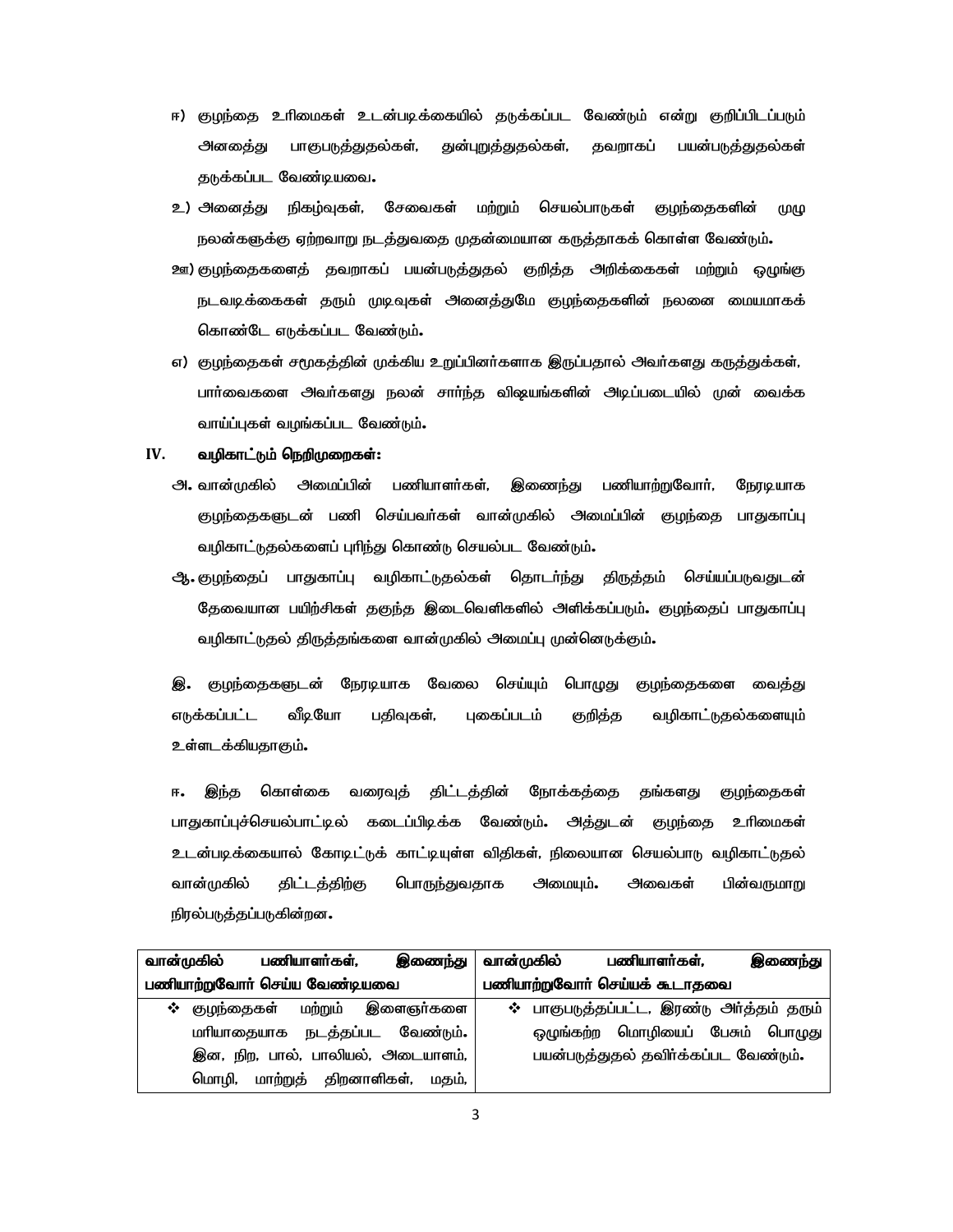அரசியல், தேசியம், **இ**னம் அல்லது சமூக அடையாளம், பிறப்பு அல்லது மற்ற தகுதிகள் இவற்றின் அடிப்படையில் பாகுபாடு காட்டாது.

- பாதுகாப்பான சூழலை அனைத்து குழந்தைகள் இளைஞர்கள், பெற்றோர், பணியாளர்கள் தன்னார்வலர்களுக்கு அளிக்க வேண்டும்.
- $\Leftrightarrow$  குழந்தைகள், இளைஞர்கள், பெற்றோர், பணியாளர்கள் மற்றும் தன்னார்வலகளை பாதித்த பிரச்சனைகள் குறித்து பேசுவதற்கு ஊக்குவிக்க வேண்டும்.
- ❖ குழந்தைகள் மீதான உடல் ரீதியான தண்டனையை தடுக்க வேண்டும்
- Foe;ijfs; jtwhf பயன்படுத்தப்படுவது போன்ற தவறுகள் நேரிடுவது தெரிந்தால் உடனடியாக அமைப்பிற்குத் தெரியப்படுத்த வேண்டும்.
- குழந்தைகளுடன் பணி செய்யும் பொழுது அல்லது குழந்தைகளின் அருகாமையில் இருக்கும் பொழுது கூடவே ஒரு பெரியவர் முடிந்தளவு உடன் இருக்க வேண்டும்.
- கண்காணிப்பாளர்கள் / மேலாளர் பணியாற்றும் சூழலில் அவர்களது செயல் தவறாக புரிந்து கொள்ளப்பட்டு <u> அமைப்பிற்கு இழிவை ஏற்படுத்தும்</u> விதத்தில் அமைந்தால் அதனை உடனே விசாரிக்க வேண்டும்.
- ு வெட்கப்படுத்தக் கூடிய அவமானப்படுத்தும் சிறுமைப்படுத்தும் தகுதியை குறிக்கும் வகையில் குழந்தையை பேசுதல் அல்லது உணர்ச்சி வசப்பட்டு குழந்தை தவறாகப் பேசுதல் தவிர்க்கப்பட வேண்டும்.
- ❖ பாலியல் தூண்டுதல் தரும் பேச்சு, குழந்தைகளைத் மார்ப்பை தவறாகப் பயன்படுத்துதல், எவ்விதமான பாலியல் செய்கை, பாலியல் தொழில் போன்றவை முற்றிலும் தவிர்க்கப்பட வேண்டும்.
- $\boldsymbol{\dot{\cdot}}$  ஒரு குழந்தையை முறையற்ற, தேவையில்லாமல் அல்லது நமது பண்பாடு அனுமதிக்காத வழியில் ஒரு குழந்தையை பிடித்தல், முத்தமிடல், அரவணத்தல் அல்லது தொடுதல் போன்றவை தவிர்க்கப்பட வேண்டும்.
- $\boldsymbol{\dot{\cdot}}$  உளவியல் ரீதியாக ஒரு குழந்தையைத் துன்புறுத்தல் அல்லது தவறாகப் பயன்படுத்துதல் தவிர்க்கப்பட வேண்டும்.
- ❖ குறிப்பிட்ட குழந்தைக்கு பாகுபாடு காட்டுவதோ அல்லது முன்னுரிமை கொடுப்பதோ கூடாது
- $\div$  குழந்தைகள் பணி செய்து கொண்டிருக்கும் அ<sub>றையில் தூங்குவதோ, படுக்கை</sub> போடுவதோ கூடாது
- ் பாலியல் தொடர்பான தவறான படங்களை உருவாக்குவதோ குழந்தைகளுக்கு தருவிப்பதோ கூடாது
- ❖ குழந்தையை சுரண்டல் அல்லது தொந்தரவு செய்யும் நோக்கில், கணிணி, மொபைல் போன், வீடியோ, கேமரா மற்ற எந்தவித வெரழில்நூட்பங்களும் பயன்படுத்தக் கூடாது.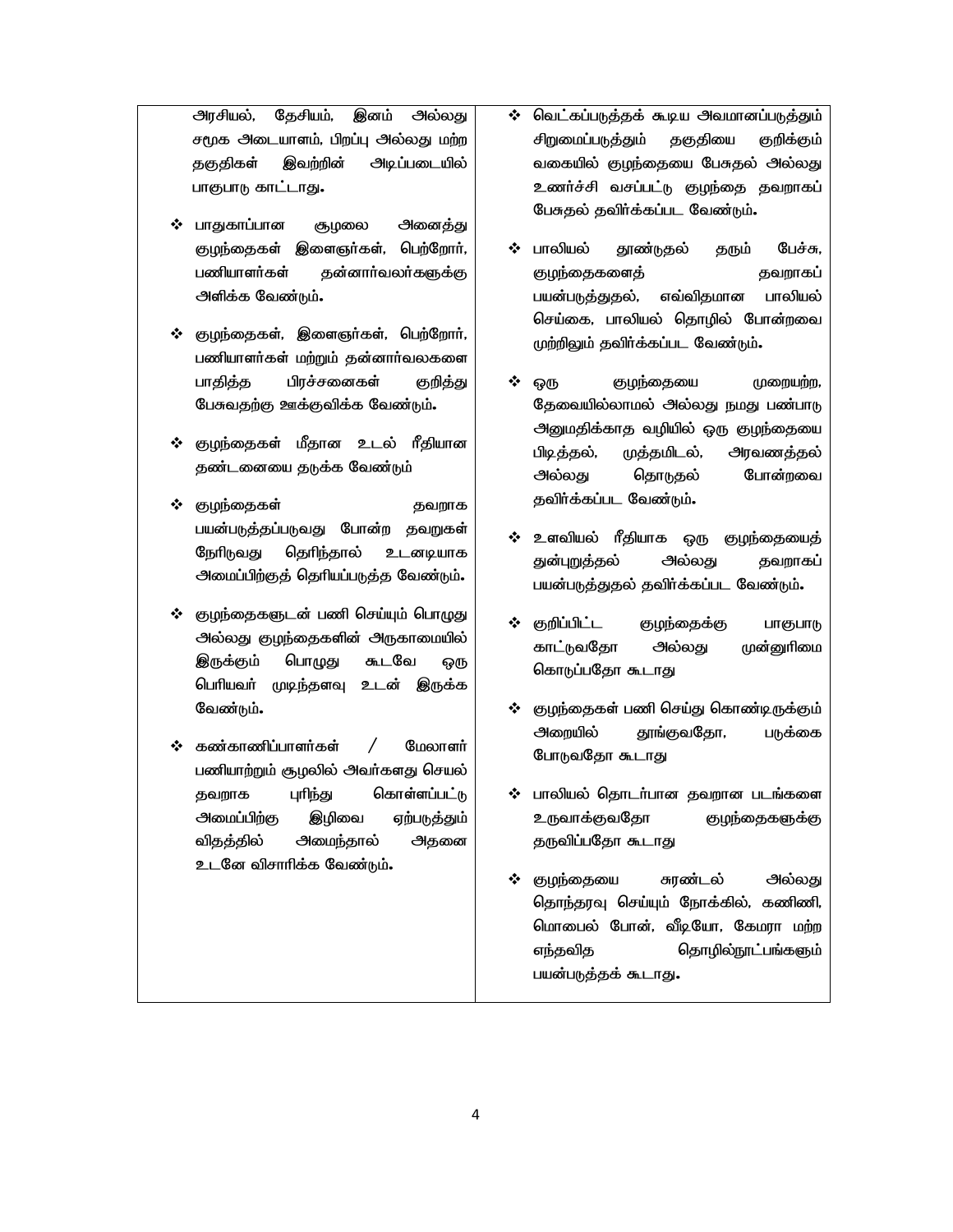## குழந்தைகளை புகைப்படம் எடுத்தல் அல்லது அவர்களது புகைப்படத்தைப் பயன்படுத்துதல்

- Foe;ijfspd; jdpg;gl;l புகைப்படங்களை பயன்படுத்தும் பொழுது உள்ளுர் வழக்கங்களையும் சூழலையும் புரிந்து கொள்ள வேண்டும்.
- ் திட்ட செயல்பாடுகளை அறிமுகம் செய்து புகைப்படம், வீடியோ எடுக்கும் நோக்கத்தை எடுத்துக் கூறி <u>அக்குழந்தைகளிடம்</u> வேண்டுகோள் விடுத்து புகைப்படம் வீடியோ எடுக்க வேண்டும்.
- ❖ குழந்தை, குழந்தையின் பெற்றோா் பாதுகாவலாிடம் புகைப்படத்தை எவ்வாறு பயன்படுத்துவோம் என்பதை எடுத்துக் கூறி எழுத்து மூலம் ஒப்புதல் பெறப்பட படிவத்தை பயன்படுத்த வேண்டும்.
- $\boldsymbol{\cdot}$  புகைப்படம் மற்றும் வீடியோ பதிவுகளில் குழந்தைகள் மாண்புடன் சாியான மதிப்பான தோற்றத்தல் இருப்பதை உறுதி செய்ய வேண்டும்.
- ❖ முக்கிய மாற்றங்கள் அல்லது கூடுதலாக குழந்தைகளின் புகைப்படங்களை மற்றும் வீடியோ பதிவுகளைப் பயன்படுத்த அவர்களின் ஒப்புதல் பெறப்பட வேண்டும்.
- $\boldsymbol{\dot{\cdot}}$  குழந்தைகளின் அனுமதி இல்லாமல் <u> அவர்களது தனிப்பட்ட புகைப்படம்</u> எடுப்பதோ அல்லது வீடியோ எடுப்பதோ கூடாது
- ❖ குழந்தைகளின் புகைப்படத்தை பயன்படுத்தும் ்பொழுது அவர்கள் புகைப்படத்தின் சூழலை சாியாக காட்டாமல் இருக்கக் கூடாது
- ❖ குழந்தைகள் புகைப்படங்களை விளம்பரத்திற்காக பாிமாறும் போது குழந்தைகள் பெயர், இடம், தொடர்பு முகவரியும் பயன்படுத்தப்பட கூடாது
- ❖ குழந்தைகளை அவர்களது மாண்பு குறையும் விதத்திலோ, மாியாதைக்கு குறைவு ஏற்படும் வகையிவோ சித்தரிக்கக் கூடாது
- ❖ குழந்தைகளின் முழுமையான அடையாளங்கள், தொடர்புத் தகவல்கள், இருப்பிடம் ஆகியவை வெளிப்படையாக விளம்பரப்படுத்தக் கூடாது.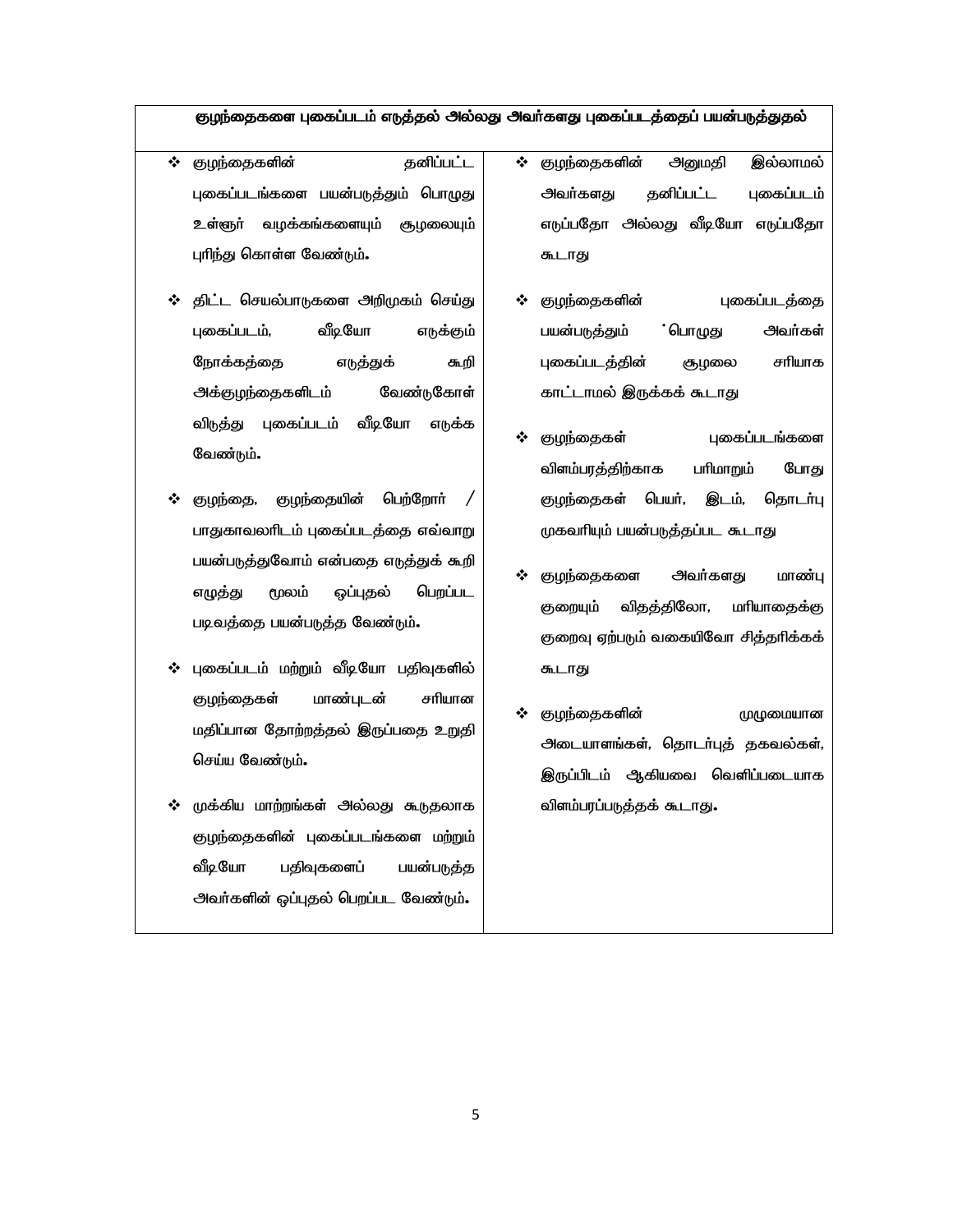#### $V$ . <del>அ</del>றிக்கையிடும் செயல்முறை

# வான்முகில் பணியாளர்கள் மற்றும் இணைந்து பணியாற்றுபவர்கள் குழந்தைகள் தவறாகப் பயன்படுத்தப்படலைத் தடுக்க மேற்கொள்ளும் நடைமுறைகள்

வான்முகில் பணியாளர்களில் யாராவது ஒருவர் குழந்தை தவறாகப் பயன்படுத்துவதாக தகுந்த ஆதாரங்களுடன் தெரியவந்தாலோ அல்லது இணைந்து பணியாற்றுவோர் மூலம் குழந்தைகள் தவறாகப் பயன்படுத்தப்படுவதாக தெரியவந்தாலோ உடனடியாக அதுகுறித்த தகவல்கள் சேகரிக்கப்பட்டு அறிக்கையினை களப்பணியாளர்களிடமோ அல்லது திட்ட மேலாளாிடமோ சமா்ப்பிக்க வேண்டும். அறிக்கையை பெற்றுக் கொண்ட அப்பணியாளரே பொறுப்பெடுத்து, குழந்தைகள் தவறாகப் பயன்படுத்தப்படும் விடயம் குறித்து இயக்குனரிடம் அறிக்கை அளித்து கலந்து ஆலோசிப்பார்**.** 

வான்முகில் அமைப்போடு இணைந்து பணியாற்றும் பணியாளர்கள் குழந்தைகள் தவறாகப் பயன்படுத்துவது குறித்து தகுந்த ஆதாரங்களுடன் தெரிய வருமாயின் உடனடியாக அது தொடர்பாக விசாரித்து அறிக்கையை தயார் செய்து வான்முகில் திட்ட மேலாளரிடம் அளிக்க வேண்டும். தகவல் பெற்றவர் உடனடியாக அறிக்கையை இயக்குனரிடம் சமா்ப்பிக்க வேண்டும்.

அத்தகவல்களின் நம்பகத்தன்மை குறித்து அவர்களுக்குக் கிடைத்த தகவல்களின் அடிப்படையில் முடிவுகளை எடுக்கலாம், அல்லது பணியாளர்களிடம் இ<u>ருந்து</u> கிடைத்த விவரங்களை தங்களது கவனத்தில் வைத்திருந்து இன்னும் கூடுதல் தகவல்களுக்காக காத்திருக்கலாம். ஏனெனில் முழுமை பெறாத தகவல்கள் ஒரு குழந்தையை பெரிய ஆபத்தில் கூட சிக்க வைத்துவிடலாம்.

குழந்தைகள் தவறாகப் பயன்பட்டது குறித்து அவர்கள் தங்களது தனிப்பட்ட காரணங்களுக்காக அறிக்கையை வேண்டுமென்றே அளிக்காமல் இருந்தால் அல்லது தாமதப்படுத்தினால் அவா்கள் மீது ஒழுங்கு நடவடிக்கை அல்லது பணி நீக்கம் செய்யப்பட வேண்டும். எவ்வாறு ஆயினும் மேற்சொன்ன அறிக்கையில் மறைந்துகிடக்கும் கடினமான உண்மைகளை வெளிக்கொணருவதால் ஏற்படும் நேர்மையான இழப்புகளுக்கு அந்தத் தனிநபரோ வான்முகில் அமைப்போ தான் பொறுப்பேற்க வேண்டும்.

## $VI.$  ஓழுங்கு நடவடிக்கைகள்

வான்முகில் பணியாளர்கள் குழந்தைகளை தவறாகப் பயன்படுத்துவது தெரிய வந்தால் முறையான விசாரணை நடைபெறும். இது குறித்து குழந்தை பாதுகாப்புக் குழுவின் ஆலோசனையின் அடிப்படையில் வான்முகில் தலைமை முடிவு செய்யும். குழுவின் அறிக்கையைப் பெற்று பின்னா் தகுந்த நடவடிக்கை மேற்கொள்ளப்படுமு். சம்பந்தப்பட்ட பணியாளாிடம் நடந்த சம்பவம் குறித்த விளக்கம் கேட்கப்படும்**.** விசாரணையில் அது உறுதியாக்கப்பட்டால்

6